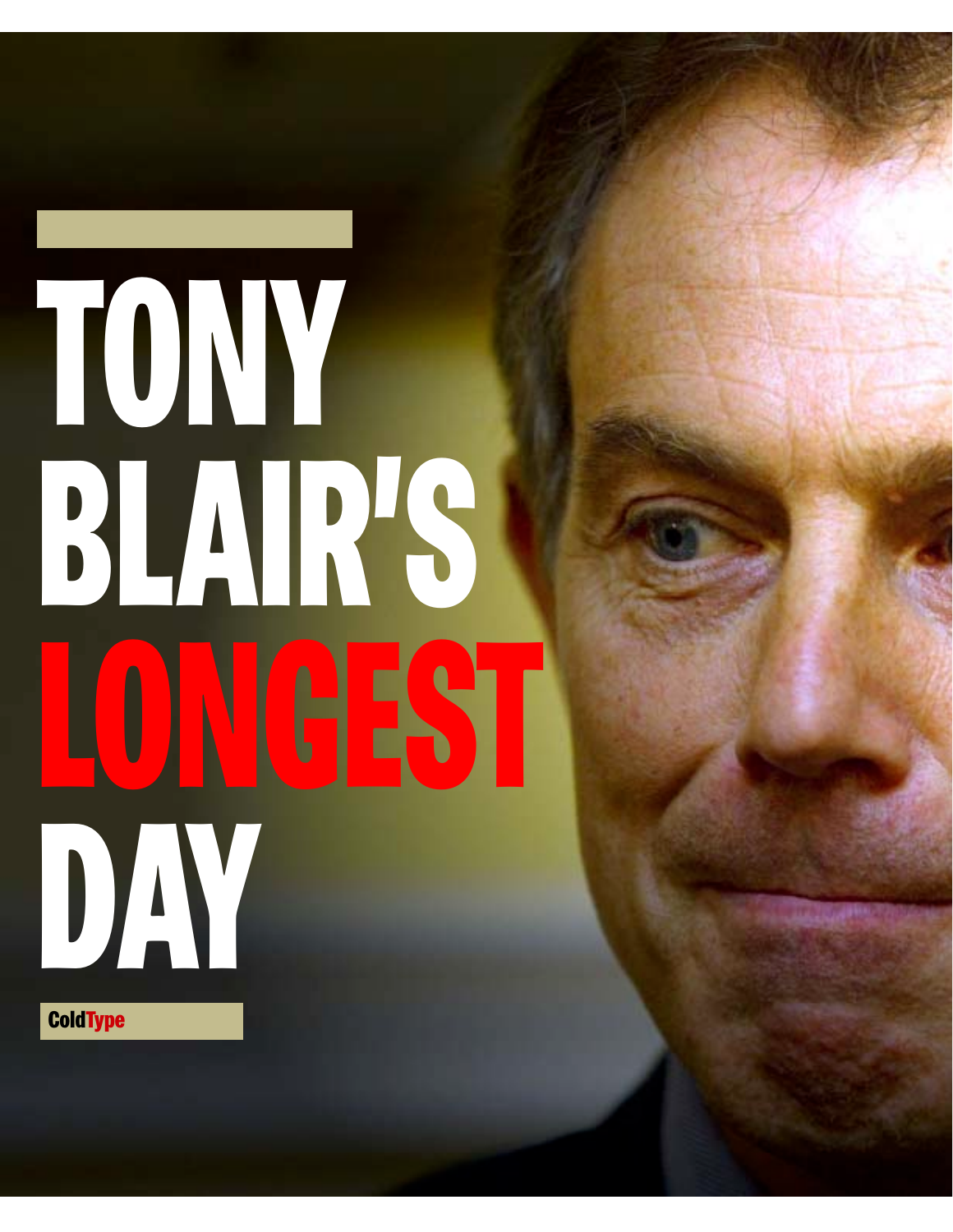# Sundayherald (JANUARY 18, 2004)



British Prime Minister Tony Blair will be faced with two huge challenges in late January when he must win a Commons vote to pass education reforms and the publication of the report of the Hutton Inquiry into the death of Dr. David Kelly. An 8-page essay by **James Cusick**, Westminster Editor, Sunday Herald, Glasgow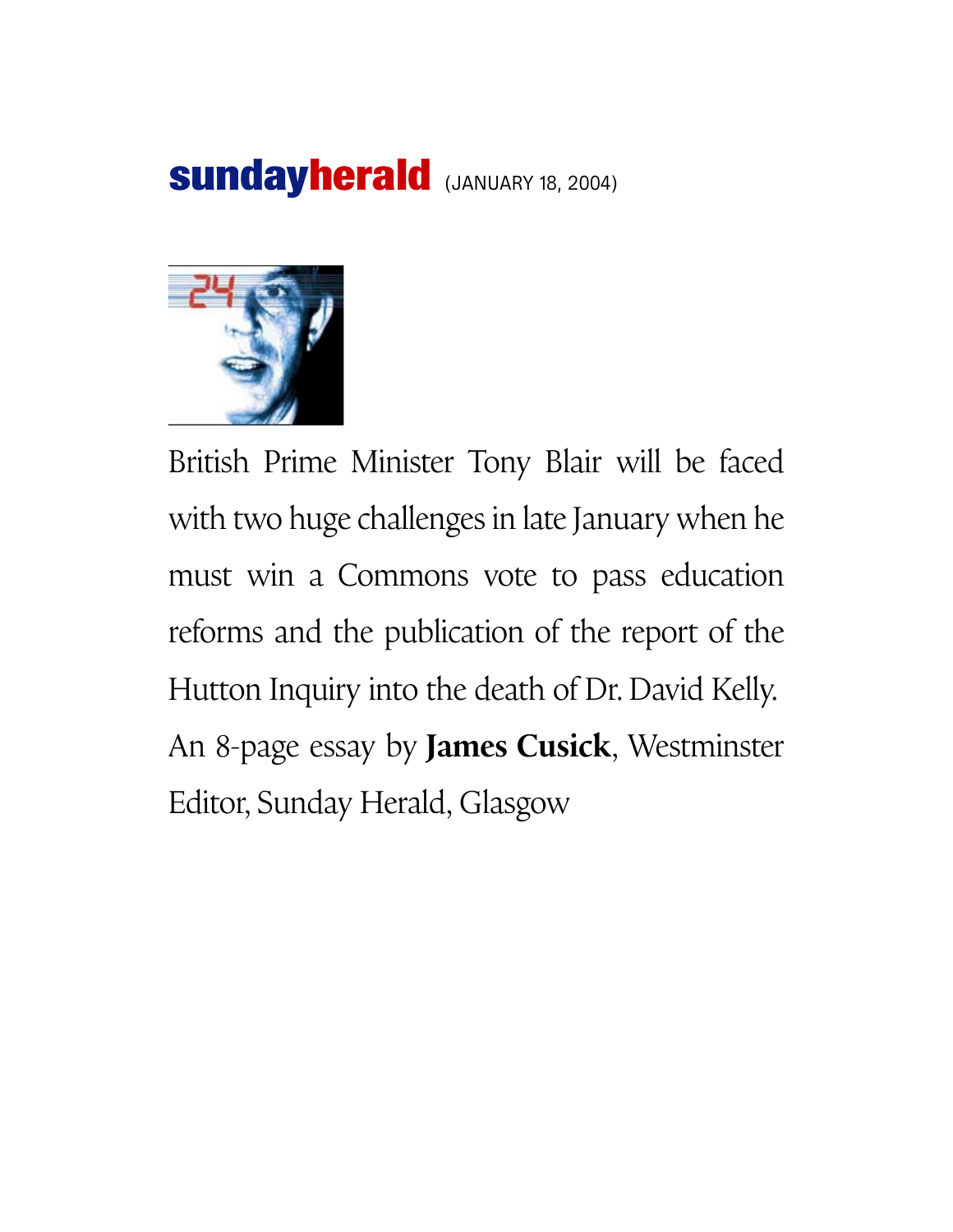

**My name is Tony Blair** … and this will be the longest day of my premiership. The following takes place between 12.00p.m. on January 27 and 12.00p.m. on January 28, when I have to save the world ...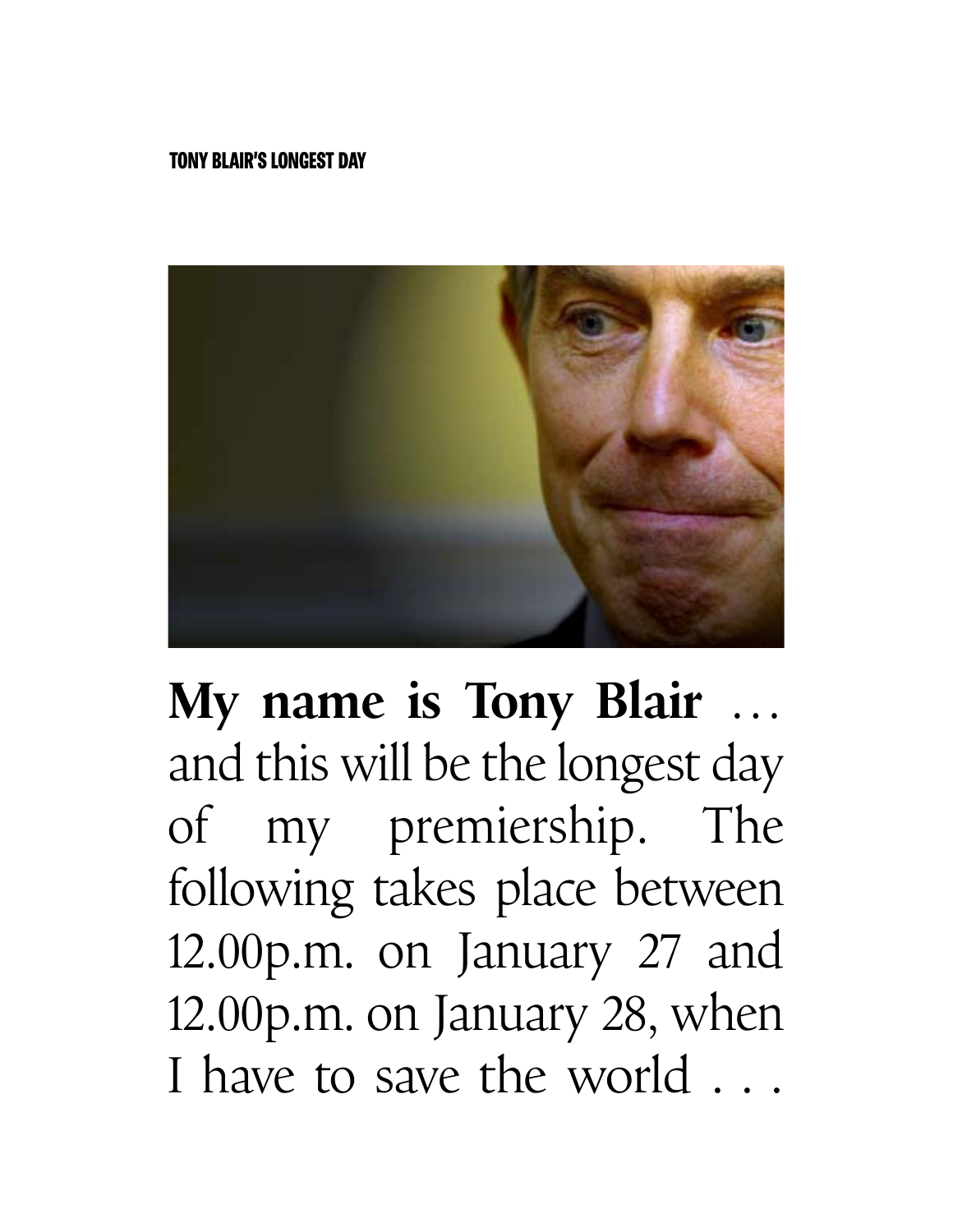#### JANUARY 27, 2004

#### **Westminster's bell should sound the same as it does every day. Except on this day, January 27, nothing will sound normal, even Big Ben. Nothing over the next 24 hours is going to feel** 12:00

routine or politically comfortable. This will be get-even day, decision day, pay back day, a day to survive or be buried. At its end, Big Ben will sound to Tony Blair like either a death knell or the peacetime equivalent of a war-time siren that signals the enemy's bombs have failed to make a direct hit. This will be judgement day.

Just before noon, the electronic gates of Downing Street will open to welcome a small unmarked van. Armed police will have already carried out a thorough search before the button is pressed to open the security gate. A second search will be carried out. If clean, the road-level steel barrier will lower and the van will pass through and along the short stretch of road to Number 10.

The van will have been given a discreet armed escort from a printers' firm, believed to be somewhere in the southeast, all the way to Whitehall. Since January 19, and under security that kept their operation a secret even from key intelligence officials, the printers will have been producing copies of a report that will decide whether or not the current Prime Minister gets to keep his job and fight the next general election as leader of the Labour Party. If all the advanced publicity amounts to anything, the report – written by the retired appeal court judge, Lord Hutton – should have all the elements of a whodunit page-turning political spy thriller. Britain's media has waited months for this day, the 24-hour agony of the Prime Minister is their agony too.

At precisely the same time as the van swings into Downing Street, similar deliveries – most of them covertly arranged at destinations in and around London and pre-agreed with the Hutton Inquiry staff – will be made to the BBC, to its Today programme journalist Andrew Gilligan, to the BBC Newsnight journalist Susan Watts and to the wife of the weapons scientist, Dr David Kelly, whose suicide sparked the investigation. These are the main players of the inquiry who have waited 15 weeks since Hutton ended his final session at the Royal Courts of Justice last year.

Downing Street staff will take the boxed package of reports into Number 10 and across the checked black and white floor of the entrance hall , which looks like a giant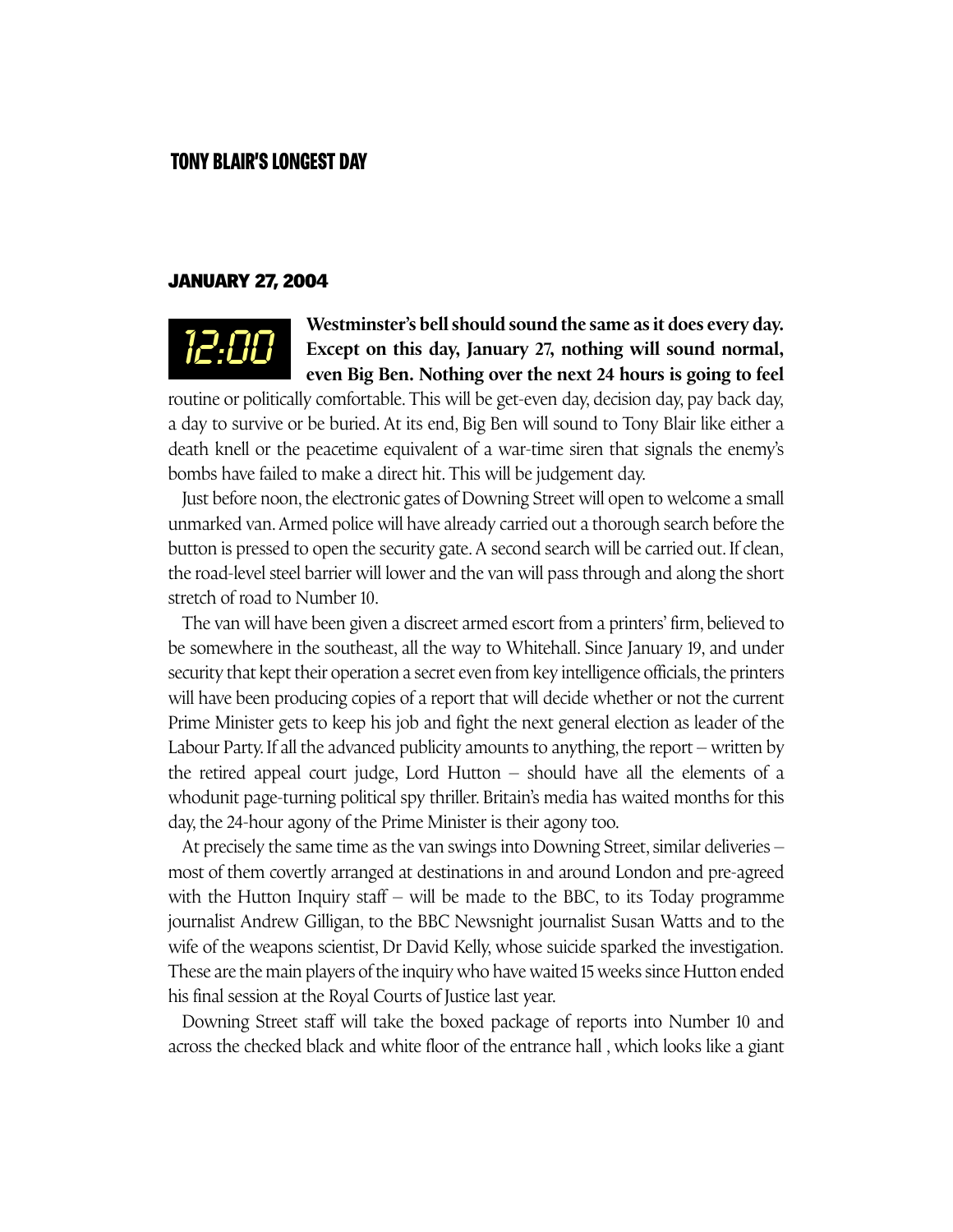chess board: an analogy not lost on those advising Blair on the strategic moves he'll need to make over the next 24 hours to survive.

How he decides to move after seeing the executive summary of the report will be only one hurdle in the 24-hour period. Blair cannot checkmate or even stalemate his opponents by dealing with Hutton alone. Over the next seven hours he'll have the newly delivered report in front of him and then leave his office for the Commons to face the daunting prospect of a government rebellion over student top-up fees. The vote is due at 7pm. Its outcome will determine the political climate into which Hutton will deliver his televised summary at around noon the next day.

Lose the vote on tuition fees, and a wounded Blair might be unable to politically survive even diplomatically-phrased criticism in Hutton's lengthy text. But win the tuition vote and Blair will be emboldened to see out any criticism he can legalistically and linguistically mould into a different interpretation.

There is only one scenario that Downing Street fears above all else: the prospect, however unlikely, that Hutton's criticism of the Prime Minister – especially over his implied helmsmanship of the strategy which forced Kelly's name out into the public domain and which may have influenced his suicide – will be direct and unambiguous.

Blair's Downing Street office isn't that fancy for a prime minister; a smallish classicalstyle desk, covered with family pictures, sits next to a bright airy window. Around the office are high-backed, red-leather armchairs. In these chairs, before the afternoon is out, will be a series of advisers and strategists: the Lord Chancellor Lord Falconer, director of communications Dave Hill, chief of staff Jonathan Powell, director of government relations Sally Morgan and, perhaps, director of political operations Pat McFadden. The advice of the former spinner-in-chief, Alastair Campbell, is likely to be sought on a continuous open phone line. If Hutton is bad, Campbell will become a political Samaritan, offering solace and advice on how Blair can spin himself out of the hole. If Hutton is good, Campbell will suggest an attack strategy to get everyone through the next day, and probably the next year.

Like a surgical team desperate to discover the cause of a death, the dissection of Hutton's findings will begin within minutes of the report coming into Blair's office. While the dissection is taking place, Blair will need to take on board either good or bad news from his government's chief whip, Hilary Armstrong.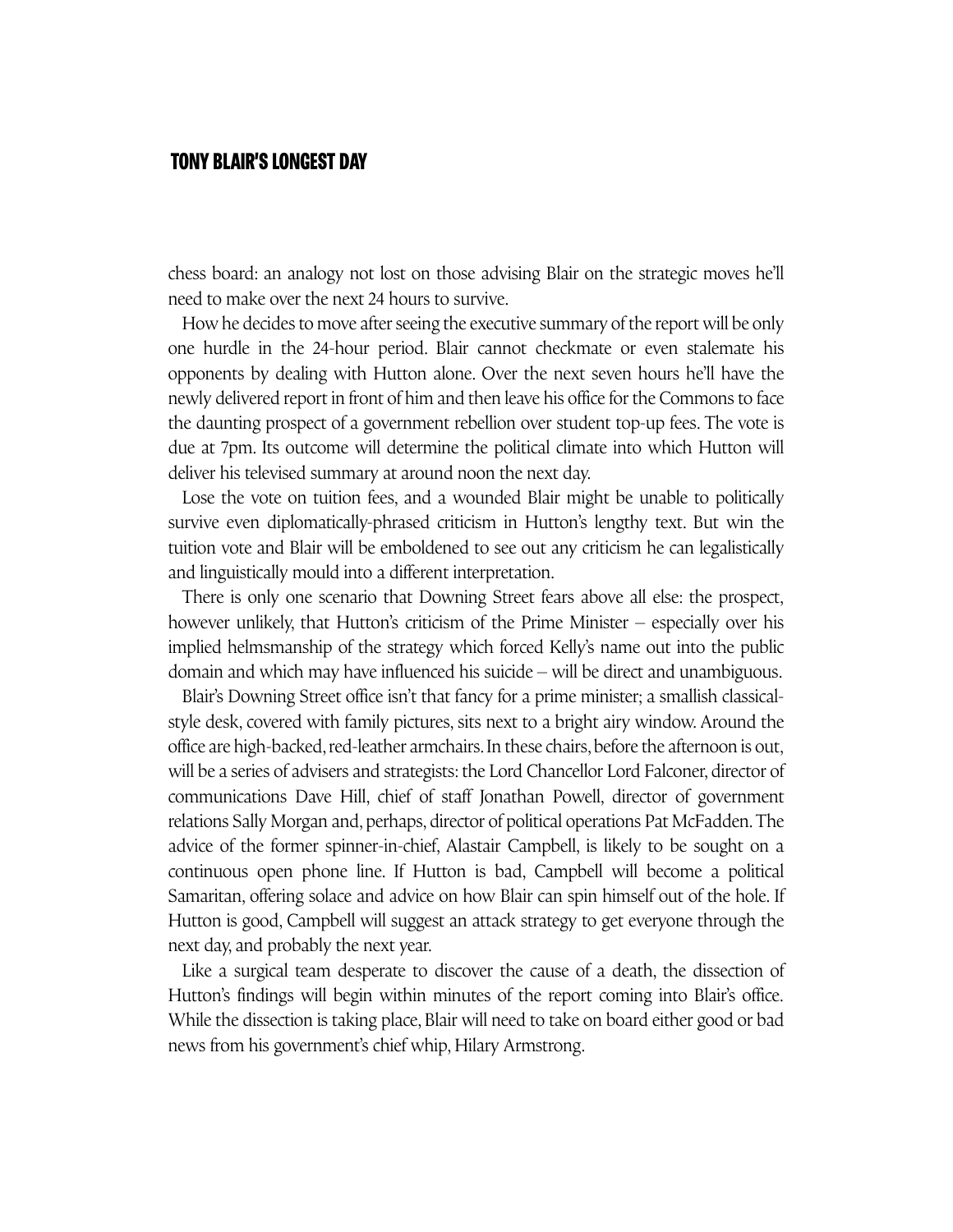

# **Armstrong will give it to Blair straight. The first Commons motion that threatened to derail Blair's plans to introduce variable tuition fees for universities down south was signed by**

more than 150 government rebels. As the package has been watered down and adjustments made to meet the concerns of some in the rebellion, the alliance has shrunk. Even though the arithmetic of Blair's solution offers less than £1 billion to solve the £11bn funding gap said to exist inside the universities, Blair has tried to sell the tuition package, as one MP says, as "astonishingly an Old Labour solution. From a fix for the elite, it has become a saviour for the poor and the needy".

With honesty a tough commodity to find in the corridors of Westminster at the moment, Armstrong will have her job cut out. She knows the confluence timing of the tuition-fee vote and Hutton will be to her advantage.The majority of the party still back Blair. "One of the whips brought up what happened to the Tories after they dumped Thatcher," said one MP who claimed he was "talked-to" by a member of the whips office. "Talked to" is Westminster's equivalent of an Aikido arm-lock and a threatened knee in the groin.

She'll tell Blair at around 2pm that the rebel numbers have substantially shrunk. And she'll come back again around 6pm to give her last update before the vote. Numbers? Blair needs a rebellion of less than 81 from the government benches, if all other MPs vote against the government. Even with the edges crumbling since the date of Hutton was announced last week, sources near to the whips office say Armstrong will have the tough job of saying it "could come down to single figures".

At the core of the rebellion are Labour MPs who believe Blair has served his purpose and they simply want another person – Gordon Brown – in charge. The changes to the tuition package, the timing of Hutton, the prospect of damaging the PM at the worst possible time. They care not. Armstrong will tell Blair of an effective rebel whipping operation led by the Brownite former whip, Nick Brown.

Cameras will do all they can to catch the mood inside Blair's car as it exits parliament's main gate on its way back to Downing Street. A lost vote by the government, and television news editors will be unable to resist comparing the image with Thatcher's tear-filled face inside her car as she left the Commons for the last time as Prime Minister. But a win by the government, and the entire focus will shift to noon on Wednesday.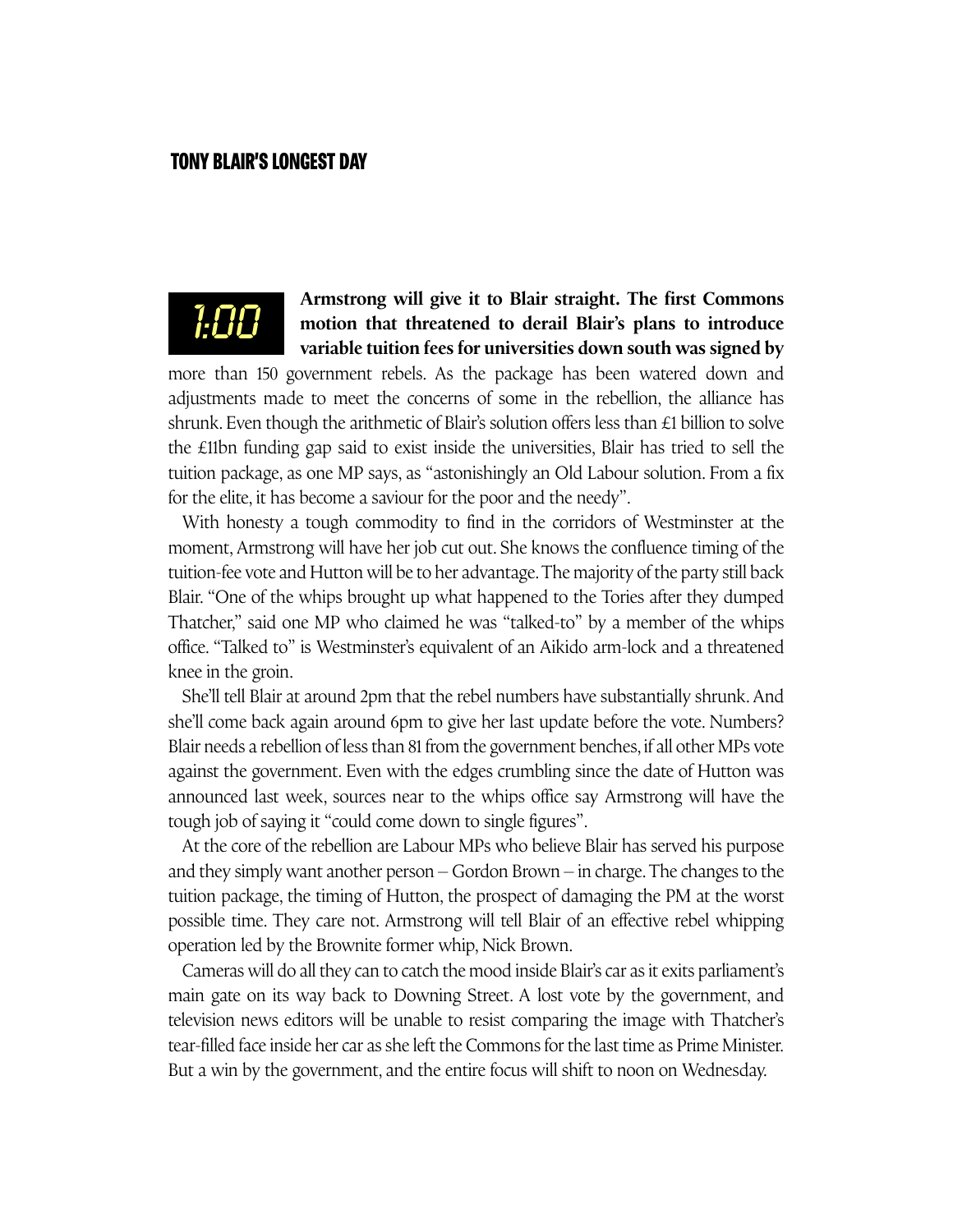The BBC will be in the best position to judge how the events will synergise. It will have Hutton for seven hours. Pundits from other outlets will dissect how the BBC is reporting events. Back inside Downing Street, if there has been a positive vote and the report on his desk is defendable, Blair will be able to enjoy an evening meal with his wife for the first time in months. But a lost vote and a potentially difficult report?

#### JANUARY 28, 2004

**As midnight and the prospect of a sleepless night approaches, this is time Blair is likely to phone his closest advisers: Peter Mandelson, Charlie Falconer, perhaps Alan Milburn, the** former health secretary, and Campbell. According to one former Number 10 aide: 00:00

"Campbell will expect a call in the middle of the night, and he's likely to get one. How the hell can you sleep anyway?"

The hundreds of pages and appendices in the Hutton Report will be Blair's only option of a night-time read. But nearly seven years into the job – having survived tough vote after tough vote and the political fallout from three wars – Blair must have learned to be a good sleeper.

But he'll have steered clear of any caffeine during the last day. A high heart rate, given his recent health scares, will be the last thing he will want to endure in a period of heightened stress.

By 2am, Blair may be asleep, but his office staff will continue to dissect and scour Hutton's text. Hutton took months to put this together, Downing Street will now have less than 12 hours left.

Although Blair may have nodded off, the same luxury will not befall Tory leader Michael Howard or LibDem leader Charles Kennedy. Both men, and two of their aides, will be allowed into the Cabinet Office at 6am, locked in for a period of six hours till Hutton formally publishes his findings with an oral and televised summary from the Royal Courts of Justice at noon. "This is twice as much time as the Tory government gave Robin Cook to dissect the Scott Report," said the PM's spokesman, Tom Kelly. The message? They should be damn grateful for this magnanimous gesture.

Howard and Kennedy have two options: slog into the night to ensure they know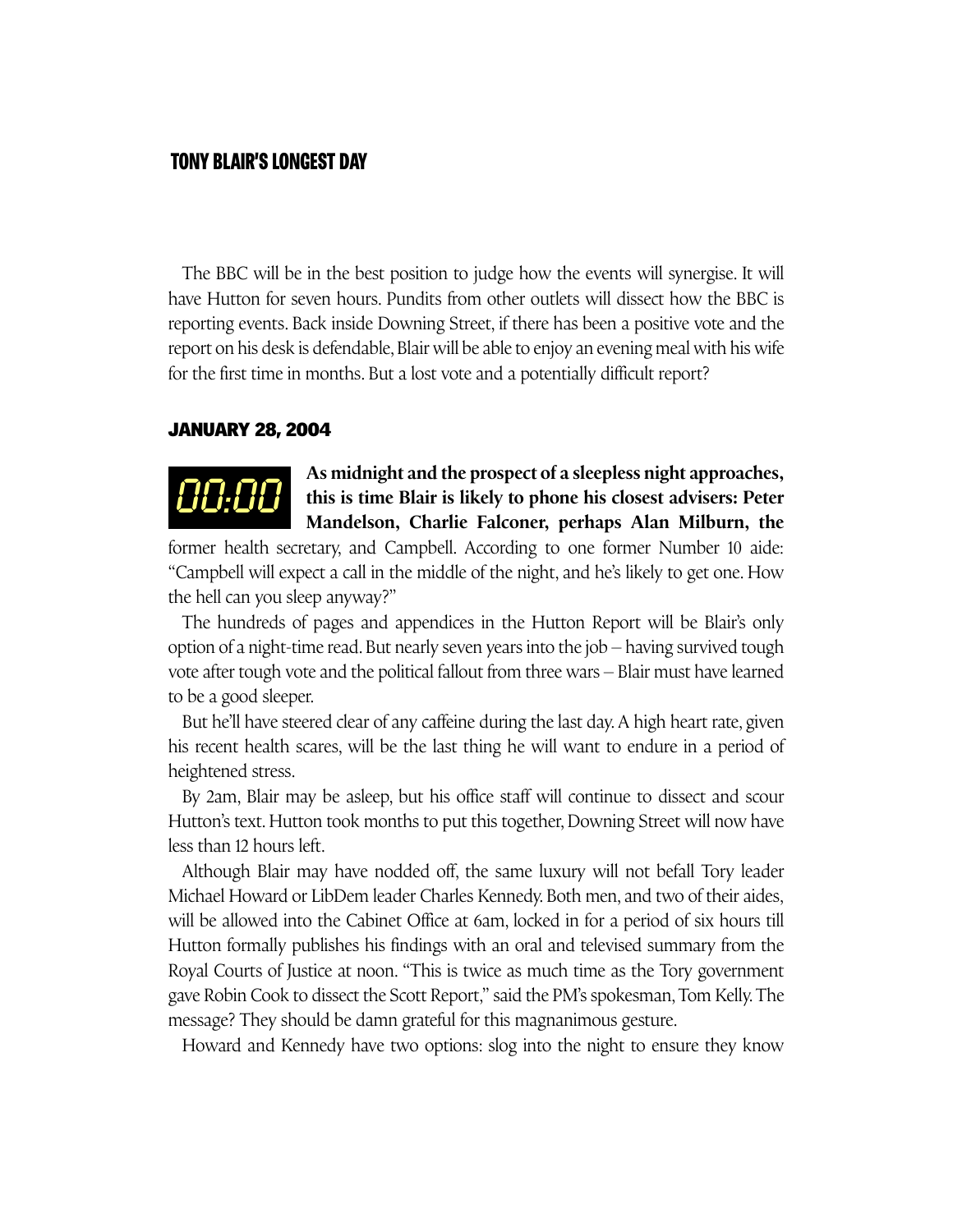where to look inside the dense legal text of Hutton, or get a decent sleep in the hope that political experience and adrenaline will lead them to the gold they expect Hutton will have diplomatically spread through his findings.

For Kennedy there is less pressure. In the Commons he'll concentrate on one thing: Blair took Britain to war focused on the threat of Iraq's weapons of mass destruction. Now, even Blair admits they might never be found. Kennedy will leave the barristerial fireworks, the fire-brand advocacy, to the pugilistic Howard. Kennedy will try and score with the fraud of the war.

#### **Blair will be awake, up and at his desk. The briefings will begin instantly. Overnight the summary drafts of Hutton will have been improved on; the fallout from the Commons vote** 07:00

analysed. He will have five hours before he's back at the dispatch box again, and again fighting for his political survival.

While Howard and Kennedy slave away inside the Cabinet Office with highlighters and scribbled notes, Blair will again be at his desk. The focus? Are Hutton's comments on how the two dossiers were put together defendable? If Dr Kelly is criticised, how far can he diplomatically go into pointing this out? Is the role of Campbell criticised? If Hutton points to the vendetta against the BBC, how can he defend the government? And if there's enough criticism of the BBC, how far can he use this to deflect criticism of himself? And finally, in the passages on the naming of Dr Kelly, how far will Hutton go in pointing a finger at the PM? The folders in Blair's office will snap shut just after 11am. He'll shower, change and just walk down to the entrance hall. He may smile at those around him, raise his eyebrows and in a gesture seen a thousand times over the years, say: "Right, OK, let's go."



# **He may already be in his office in the Commons when Hutton begins his televised summary. If everyone around Blair – and Blair himself – has done his job properly, Hutton's summary**

will offer no surprises. And the speech Blair will be holding in the small folder he'll open at the dispatch box at 12.30pm on January 28 will determine how the history books judge the premiership of Anthony Charles Lynton Blair, MP for Sedgefield.